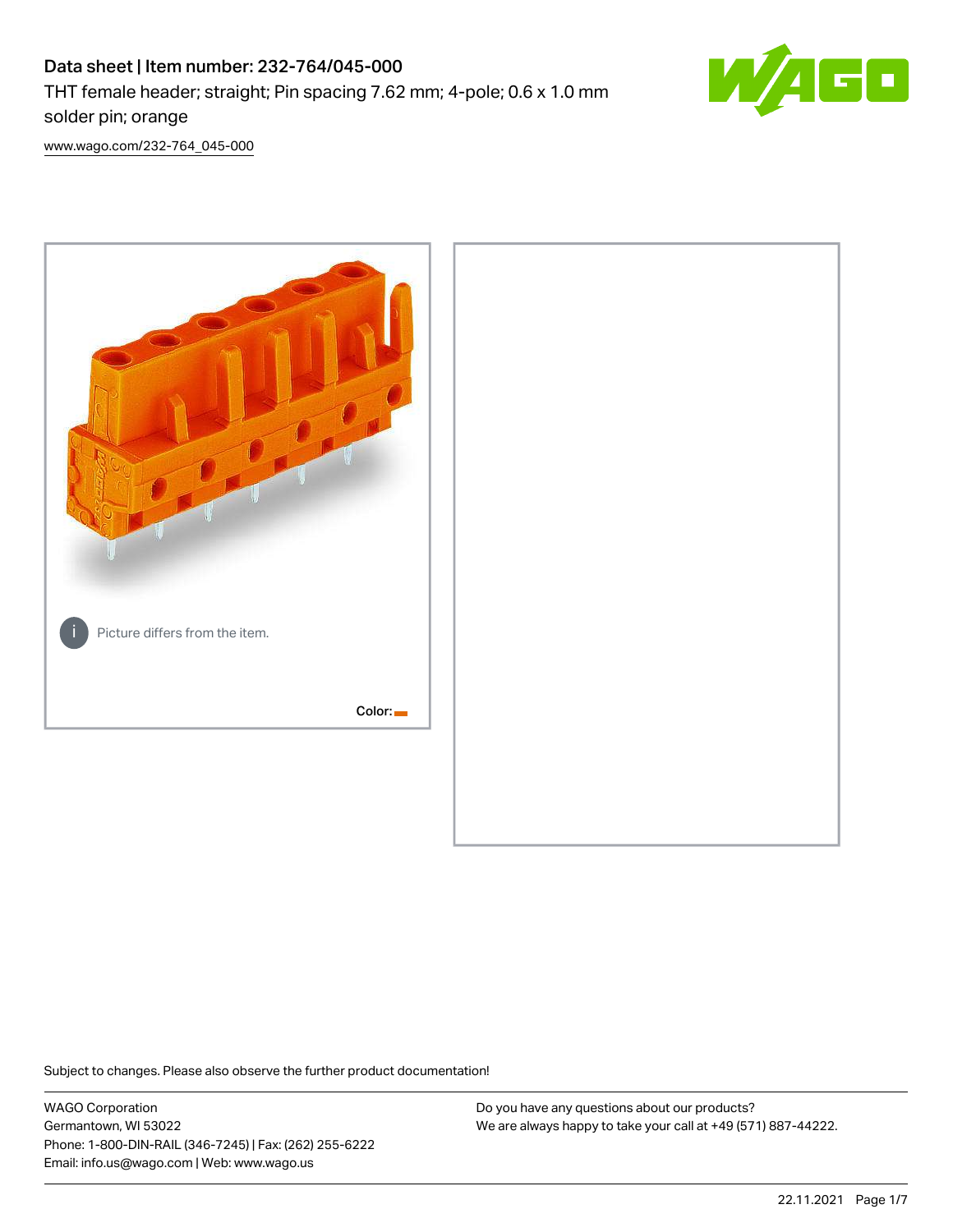

Dimensions in mm

L = (pole no. − 1) x pin spacing + 5.08 mm + 1.5 mm

2- to 3-pole female connectors – one latch only

#### Item description

- **H** Horizontal or vertical PCB mounting via straight or angled solder pins
- For board-to-board and board-to-wire connections
- Touch-proof PCB outputs  $\blacksquare$
- $\blacksquare$ Easy-to-identify PCB inputs and outputs
- $\blacksquare$ With coding fingers

Subject to changes. Please also observe the further product documentation! Data

WAGO Corporation Germantown, WI 53022 Phone: 1-800-DIN-RAIL (346-7245) | Fax: (262) 255-6222 Email: info.us@wago.com | Web: www.wago.us

Do you have any questions about our products? We are always happy to take your call at +49 (571) 887-44222.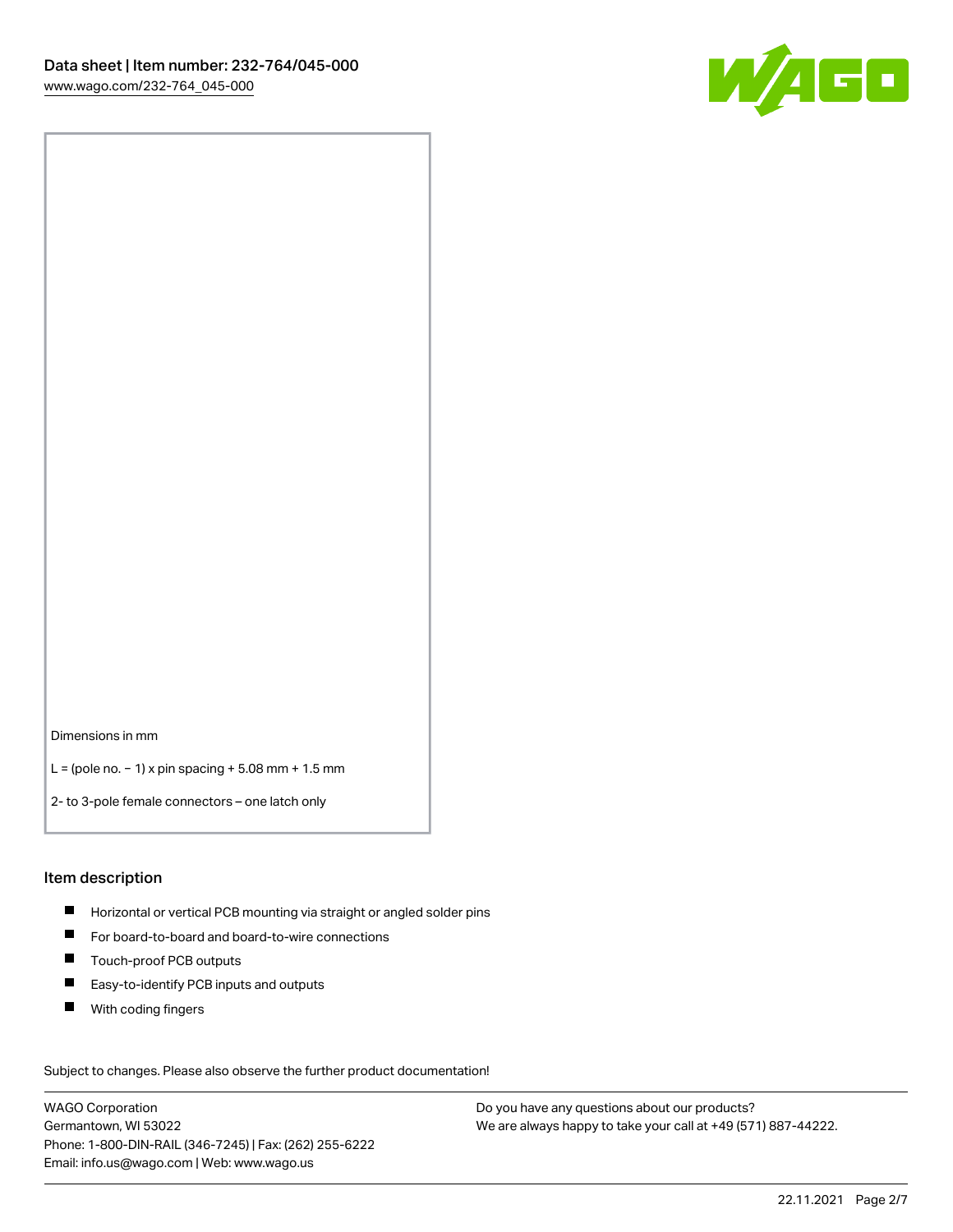

## Data Notes

| Safety information 1 | The <i>MCS – MULTI CONNECTION SYSTEM</i> includes connectors<br>without breaking capacity in accordance with DIN EN 61984. When<br>used as intended, these connectors must not be connected<br>/disconnected when live or under load. The circuit design should<br>ensure header pins, which can be touched, are not live when<br>unmated. |
|----------------------|--------------------------------------------------------------------------------------------------------------------------------------------------------------------------------------------------------------------------------------------------------------------------------------------------------------------------------------------|
| Variants:            | Other pole numbers<br>3.8 mm pin projection for male headers with straight solder pins<br>Gold-plated or partially gold-plated contact surfaces<br>Other versions (or variants) can be requested from WAGO Sales or<br>configured at https://configurator.wago.com/                                                                        |

# Electrical data

## IEC Approvals

| Ratings per                 | IEC/EN 60664-1                                                        |
|-----------------------------|-----------------------------------------------------------------------|
| Rated voltage (III / 3)     | 500 V                                                                 |
| Rated surge voltage (III/3) | 6 kV                                                                  |
| Rated voltage (III/2)       | 630 V                                                                 |
| Rated surge voltage (III/2) | 6 kV                                                                  |
| Nominal voltage (II/2)      | 1000 V                                                                |
| Rated surge voltage (II/2)  | 6 kV                                                                  |
| Rated current               | 12A                                                                   |
| Legend (ratings)            | $(III / 2)$ $\triangle$ Overvoltage category III / Pollution degree 2 |

## UL Approvals

| Approvals per                  | UL 1059 |
|--------------------------------|---------|
| Rated voltage UL (Use Group B) | 300 V   |
| Rated current UL (Use Group B) | 15 A    |
| Rated voltage UL (Use Group D) | 300 V   |
| Rated current UL (Use Group D) | 10 A    |

# Ratings per UL

| Rated voltage UL 1977 | 600 V |
|-----------------------|-------|
| Rated current UL 1977 |       |

Subject to changes. Please also observe the further product documentation!

| <b>WAGO Corporation</b>                                | Do you have any questions about our products?                 |
|--------------------------------------------------------|---------------------------------------------------------------|
| Germantown, WI 53022                                   | We are always happy to take your call at +49 (571) 887-44222. |
| Phone: 1-800-DIN-RAIL (346-7245)   Fax: (262) 255-6222 |                                                               |
| Email: info.us@wago.com   Web: www.wago.us             |                                                               |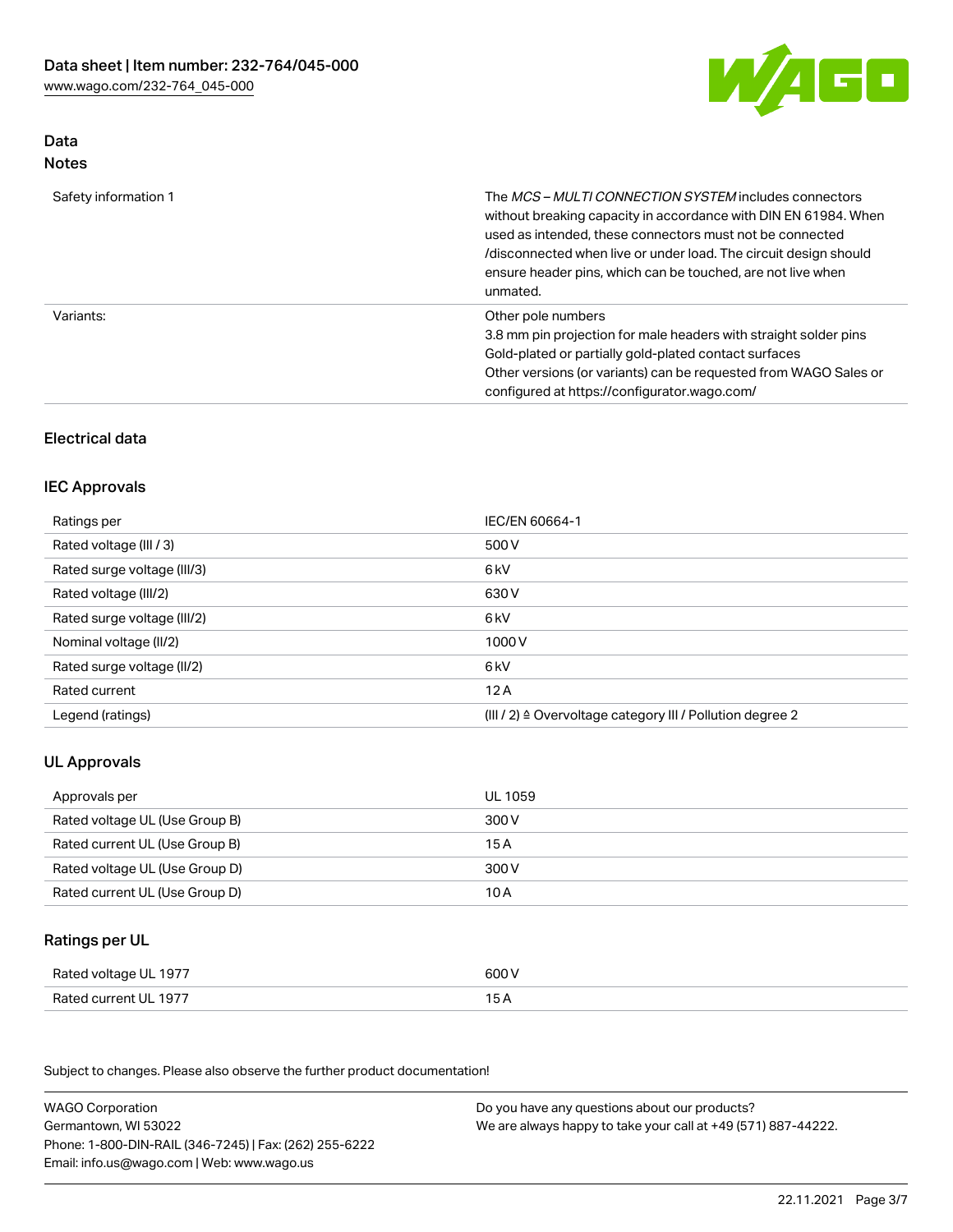

## CSA Approvals

| Approvals per                   | CSA   |
|---------------------------------|-------|
| Rated voltage CSA (Use Group B) | 300 V |
| Rated current CSA (Use Group B) | 15 A  |
| Rated voltage CSA (Use Group D) | 300 V |
| Rated current CSA (Use Group D) | 10 A  |

# Connection data

| Total number of potentials |  |
|----------------------------|--|
| Number of connection types |  |
| Number of levels           |  |

#### Connection 1

| Number of poles |  |  |
|-----------------|--|--|
|-----------------|--|--|

# Physical data

| Pin spacing                          | 7.62 mm / 0.3 inch    |
|--------------------------------------|-----------------------|
| Width                                | 29.44 mm / 1.159 inch |
| Height                               | 22.05 mm / 0.868 inch |
| Height from the surface              | 18.25 mm / 0.719 inch |
| Depth                                | 11.6 mm / 0.457 inch  |
| Solder pin length                    | 3.8 <sub>mm</sub>     |
| Solder pin dimensions                | $0.6 \times 1$ mm     |
| Drilled hole diameter with tolerance | $1.3$ $(+0.1)$ mm     |

## Plug-in connection

| Contact type (pluggable connector) | Female header |
|------------------------------------|---------------|
| Connector (connection type)        | for PCB       |
| Mismating protection               | No            |
| Mating direction to the PCB        | 90 $^{\circ}$ |
| Locking of plug-in connection      | Without       |

## PCB contact

| <b>PCB Contact</b>     | THT                                        |
|------------------------|--------------------------------------------|
| Solder pin arrangement | over the entire female connector (in-line) |

Subject to changes. Please also observe the further product documentation!

| <b>WAGO Corporation</b>                                | Do you have any questions about our products?                 |
|--------------------------------------------------------|---------------------------------------------------------------|
| Germantown, WI 53022                                   | We are always happy to take your call at +49 (571) 887-44222. |
| Phone: 1-800-DIN-RAIL (346-7245)   Fax: (262) 255-6222 |                                                               |
| Email: info.us@wago.com   Web: www.wago.us             |                                                               |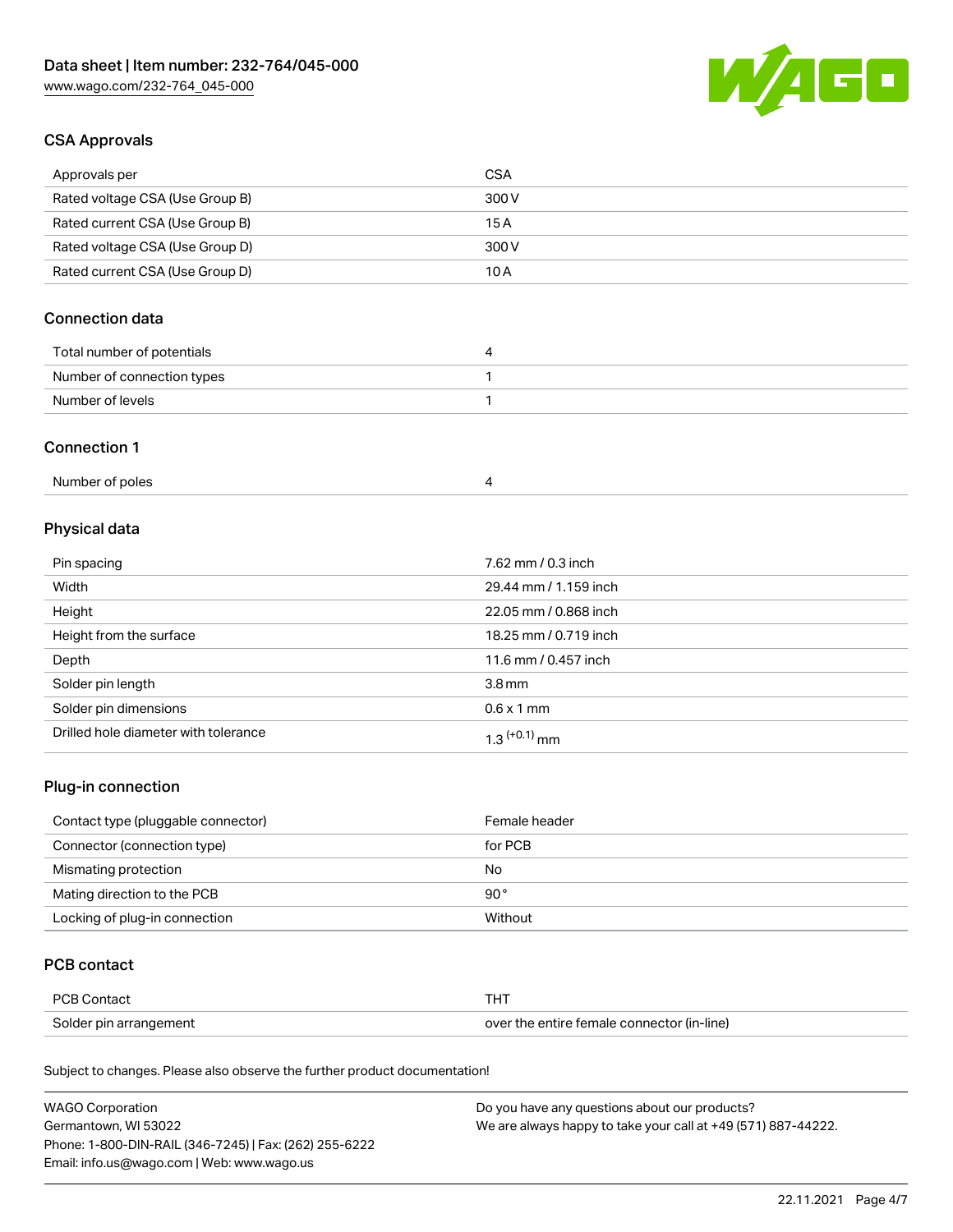

Number of solder pins per potential 1

### Material data

| Color                       | orange           |
|-----------------------------|------------------|
| Material group              |                  |
| Insulation material         | Polyamide (PA66) |
| Flammability class per UL94 | V <sub>0</sub>   |
| Contact material            | Copper alloy     |
| Contact plating             | tin-plated       |
| Fire load                   | 0.083 MJ         |
| Weight                      | 4.3 <sub>g</sub> |

## Environmental requirements

| Limit temperature range<br>. | … +85 ° <sup>∩</sup><br>-60 … |
|------------------------------|-------------------------------|
|------------------------------|-------------------------------|

## Commercial data

| PU (SPU)              | 50 Stück      |
|-----------------------|---------------|
| Packaging type        | box           |
| Country of origin     | DE            |
| <b>GTIN</b>           | 4055143034104 |
| Customs tariff number | 85366990990   |

## Approvals / Certificates

Phone: 1-800-DIN-RAIL (346-7245) | Fax: (262) 255-6222

Email: info.us@wago.com | Web: www.wago.us

#### Ship Approvals

| Logo                                                                                                                                                                                                                                                                                                                                                                                                                                                                                | Approval                  | <b>Additional Approval Text</b> | Certificate<br>name |
|-------------------------------------------------------------------------------------------------------------------------------------------------------------------------------------------------------------------------------------------------------------------------------------------------------------------------------------------------------------------------------------------------------------------------------------------------------------------------------------|---------------------------|---------------------------------|---------------------|
| $\bigcirc\!\!\!\!\! \bigcirc\!\!\!\!\! \bigcirc\!\!\!\!\! \bigcirc\!\!\!\!\! \bigcirc\!\!\!\!\! \bigcirc\!\!\!\!\! \bigcirc\!\!\!\!\! \bigcirc\!\!\!\!\! \bigcirc\!\!\!\!\! \bigcirc\!\!\!\!\! \bigcirc\!\!\!\!\! \bigcirc\!\!\!\!\! \bigcirc\!\!\!\!\! \bigcirc\!\!\!\!\! \bigcirc\!\!\!\!\! \bigcirc\!\!\!\!\! \bigcirc\!\!\!\!\! \bigcirc\!\!\!\!\! \bigcirc\!\!\!\!\! \bigcirc\!\!\!\!\! \bigcirc\!\!\!\!\! \bigcirc\!\!\!\!\! \bigcirc\!\!\!\!\! \bigcirc\!\!\!\!\! \bigcirc\$ | BV<br>Bureau Veritas S.A. | IEC 60998                       | 11915/D0<br>BV      |
| <b>BUREAU</b>                                                                                                                                                                                                                                                                                                                                                                                                                                                                       |                           |                                 |                     |

#### UL-Approvals

|                         |                                                                            |                                               | Certificate                                                   |  |  |
|-------------------------|----------------------------------------------------------------------------|-----------------------------------------------|---------------------------------------------------------------|--|--|
| Logo                    | Approval                                                                   | <b>Additional Approval Text</b>               | name                                                          |  |  |
|                         | UR                                                                         | <b>UL 1977</b>                                | E45171                                                        |  |  |
|                         | Underwriters Laboratories Inc.                                             |                                               |                                                               |  |  |
|                         | <b>UR</b>                                                                  | <b>UL 1059</b>                                | E45172                                                        |  |  |
|                         | Subject to changes. Please also observe the further product documentation! |                                               |                                                               |  |  |
| <b>WAGO Corporation</b> |                                                                            | Do you have any questions about our products? |                                                               |  |  |
| Germantown, WI 53022    |                                                                            |                                               | We are always happy to take your call at +49 (571) 887-44222. |  |  |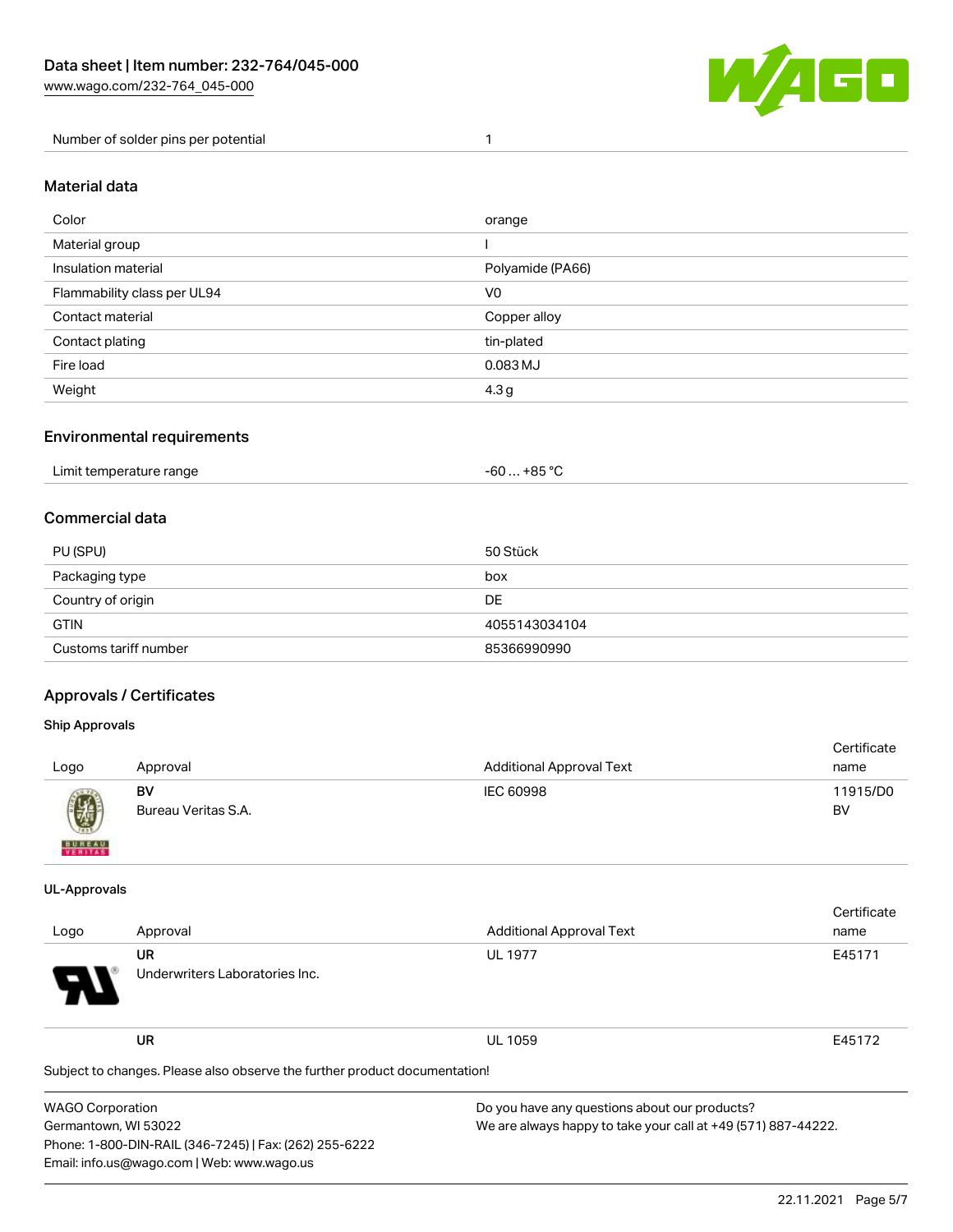



Underwriters Laboratories Inc.

# Counterpart

| ltem no.731-634<br>1-conductor male connector; CAGE CLAMP®; 2.5 mm <sup>2</sup> ; Pin spacing 7.62 mm; 4-pole; 2,50 mm <sup>2</sup> ; orange | www.wago.com/731-634 |
|----------------------------------------------------------------------------------------------------------------------------------------------|----------------------|
|----------------------------------------------------------------------------------------------------------------------------------------------|----------------------|

#### Optional accessories

## Testing accessories

| Testing accessories                      |                                                                                                                                                                        |                                                                                                         |                      |                      |  |
|------------------------------------------|------------------------------------------------------------------------------------------------------------------------------------------------------------------------|---------------------------------------------------------------------------------------------------------|----------------------|----------------------|--|
|                                          | Item no.: 210-136<br>Test plug; 2 mm Ø; with 500 mm cable                                                                                                              |                                                                                                         | www.wago.com/210-136 |                      |  |
|                                          | Item no.: 231-662                                                                                                                                                      | Test plugs for female connectors; for 7.5 mm and 7.62 mm pin spacing; 2,50 mm <sup>2</sup> ; light gray |                      | www.wago.com/231-662 |  |
| <b>Downloads</b><br><b>Documentation</b> |                                                                                                                                                                        |                                                                                                         |                      |                      |  |
| <b>Additional Information</b>            |                                                                                                                                                                        |                                                                                                         |                      |                      |  |
| <b>Technical explanations</b>            |                                                                                                                                                                        | 2019 Apr 3                                                                                              | pdf<br>2.0 MB        | Download             |  |
| <b>CAD files</b>                         |                                                                                                                                                                        |                                                                                                         |                      |                      |  |
| <b>PCB Design</b>                        |                                                                                                                                                                        |                                                                                                         |                      |                      |  |
|                                          | Symbol and Footprint 232-764/045-000                                                                                                                                   |                                                                                                         | <b>URL</b>           | Download             |  |
|                                          | CAx data for your PCB design, consisting of "schematic symbols and PCB footprints",<br>allow easy integration of the WAGO component into your development environment. |                                                                                                         |                      |                      |  |
| Supported formats:                       |                                                                                                                                                                        |                                                                                                         |                      |                      |  |
| Ш                                        | Accel EDA 14 & 15                                                                                                                                                      |                                                                                                         |                      |                      |  |
| ш                                        | Altium 6 to current version                                                                                                                                            |                                                                                                         |                      |                      |  |
|                                          | Cadence Allegro                                                                                                                                                        |                                                                                                         |                      |                      |  |
| ш                                        | DesignSpark                                                                                                                                                            |                                                                                                         |                      |                      |  |
|                                          | Subject to changes. Please also observe the further product documentation!                                                                                             |                                                                                                         |                      |                      |  |
| <b>WAGO Corporation</b>                  |                                                                                                                                                                        | Do you have any questions about our products?                                                           |                      |                      |  |

Germantown, WI 53022 Phone: 1-800-DIN-RAIL (346-7245) | Fax: (262) 255-6222 Email: info.us@wago.com | Web: www.wago.us

We are always happy to take your call at +49 (571) 887-44222.